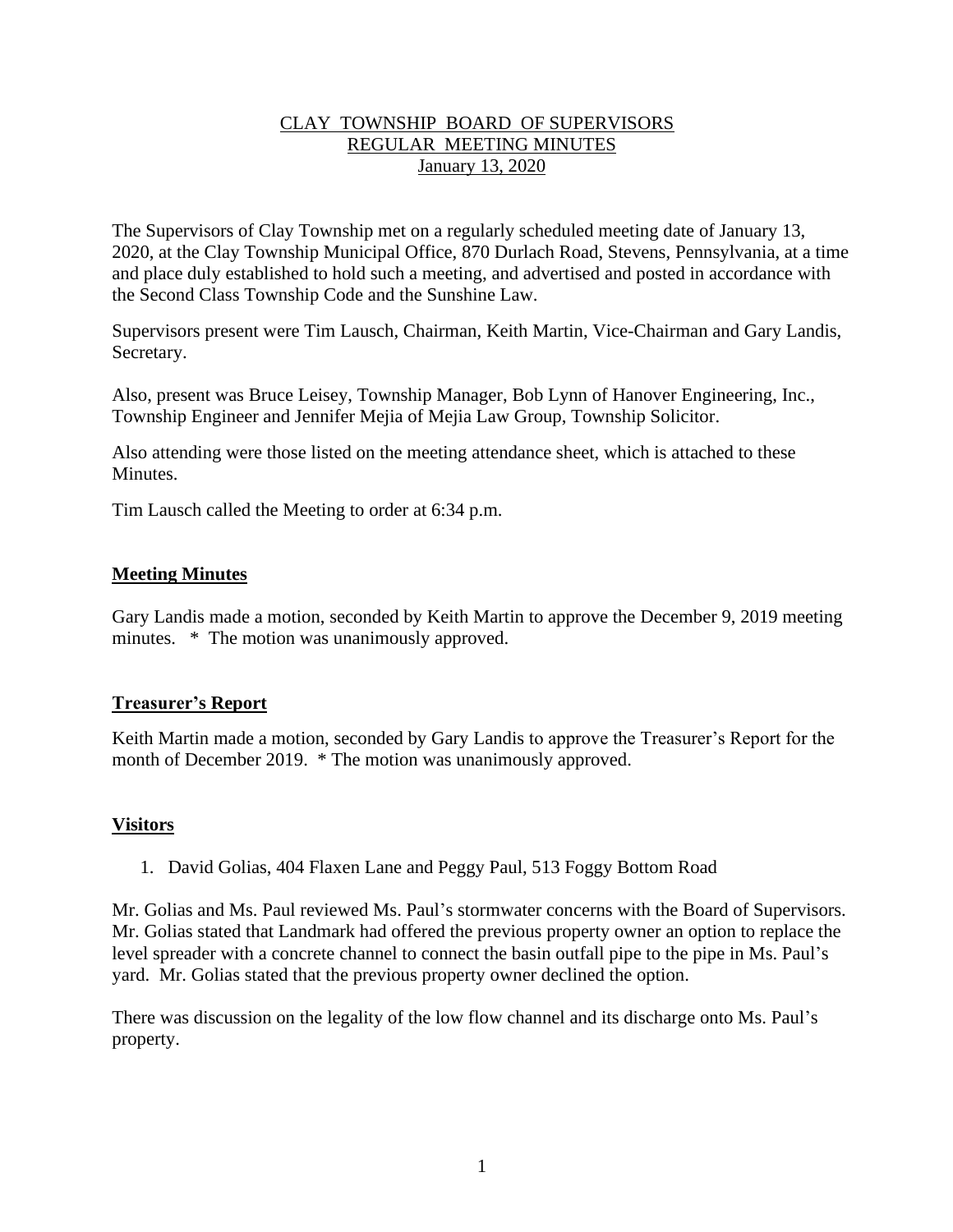The Township Engineer and Solicitor stated the plan was in compliance with the Ordinances in effect at the time of completion and an easement was not necessary to direct the basin discharge onto Ms. Paul's property.

Rick Berniduci asked the Board of Supervisors if they would attempt to set up a meeting with Ms. Paul and Landmark to discuss possible solutions for her concerns.

The Board of Supervisors authorized Bob Lynn to inspect the level spreader to determine if it is functioning properly and authorized Jennifer Mejia to contact Landmark to request a meeting between Ms. Paul and Landmark.

\*\* Gary Landis excused himself from the meeting because of a financial interest in the next property discussed. \*\*

2. Chris Landis, 80 Durlach Hill Road

The Board of Supervisors is planning to rebuild and widen Durlach Hill Road.

Mr. Landis has a tobacco shed that is located approximately 8' off the current cartway. Mr. Landis is receptive to replacing his building with another building that would be located 15' off of the proposed widen cartway. This would allow the Township to widen Durlach Hill Road to 22'. Mr. Landis' building is non-conforming in that it is in the front yard setback. The new proposed building would still be in the front yard setback but farther off the cartway and out of the right-ofway.

The Board of Supervisors and Mr. Landis agreed to request relief from the Zoning Hearing Board to locate the new proposed building in the front yard setbacks.

Keith Martin made a motion, seconded by Tim Lausch to authorize Township Staff to participate in the Zoning Hearing and waive fees associated with the Zoning Hearing. \* The motion was unanimously approved.

\*\* Gary Landis returned to the meeting. \*\*

#### **Engineer's Report**

1. Home Towne Square Phase 2 – Escrow Release Request

Bob Lynn reviewed the escrow release request with the Board of Supervisors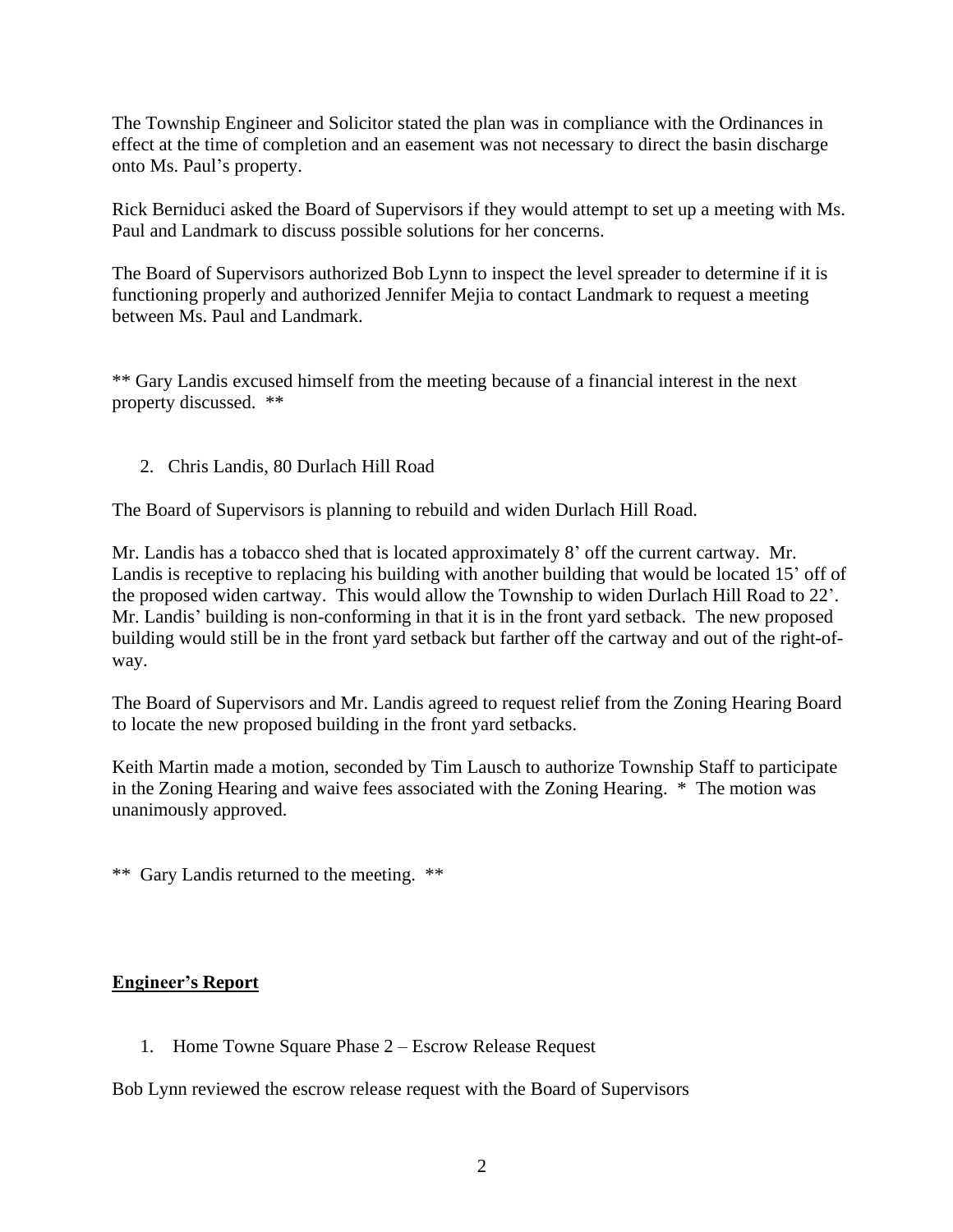Keith Martin made a motion, seconded by Gary Landis to release escrow in the amount of \$158,109.04, leaving a balance of \$109,406.35. \* The motion was unanimously approved.

#### **Old Business**

1. Update Growing Greener Grant

Bruce Leisey reviewed the grant status with the Board of Supervisors.

Township Staff will develop an invitation letter to farm educational meeting and farm visits.

2. Resolution regarding State Game Land PLT

Township Staff reviewed the proposed resolution with the Board of Supervisors.

It was agreed to add information on number of incidents involving police and emergency services to the resolution.

## **New Business**

1. Execute Notice of Award of Bid for Sewer Project

After review of notice, Keith Martin made a motion, seconded by Gary Landis to execute the Notice of Award of bid for the Sewer Project. \* The motion was unanimously approved.

2. Approve Membership to Lancaster County Clean Water Consortium

After review, Gary Landis made a motion, seconded by Keith Martin to approve payment of \$500 for membership to the Lancaster County Clean Water Consortium for 2020. \* The motion was unanimously approved.

3. Approve Attendance at PSATS Convention

Keith Martin made a motion, seconded by Gary Landis to approve cost of attendance (\$160 per person) for the PSATS Convention on May 3, 2020 to May 6, 2020 for Tim Lausch, Keith Martin, Gary Landis and Bruce Leisey. \* The motion was unanimously approved.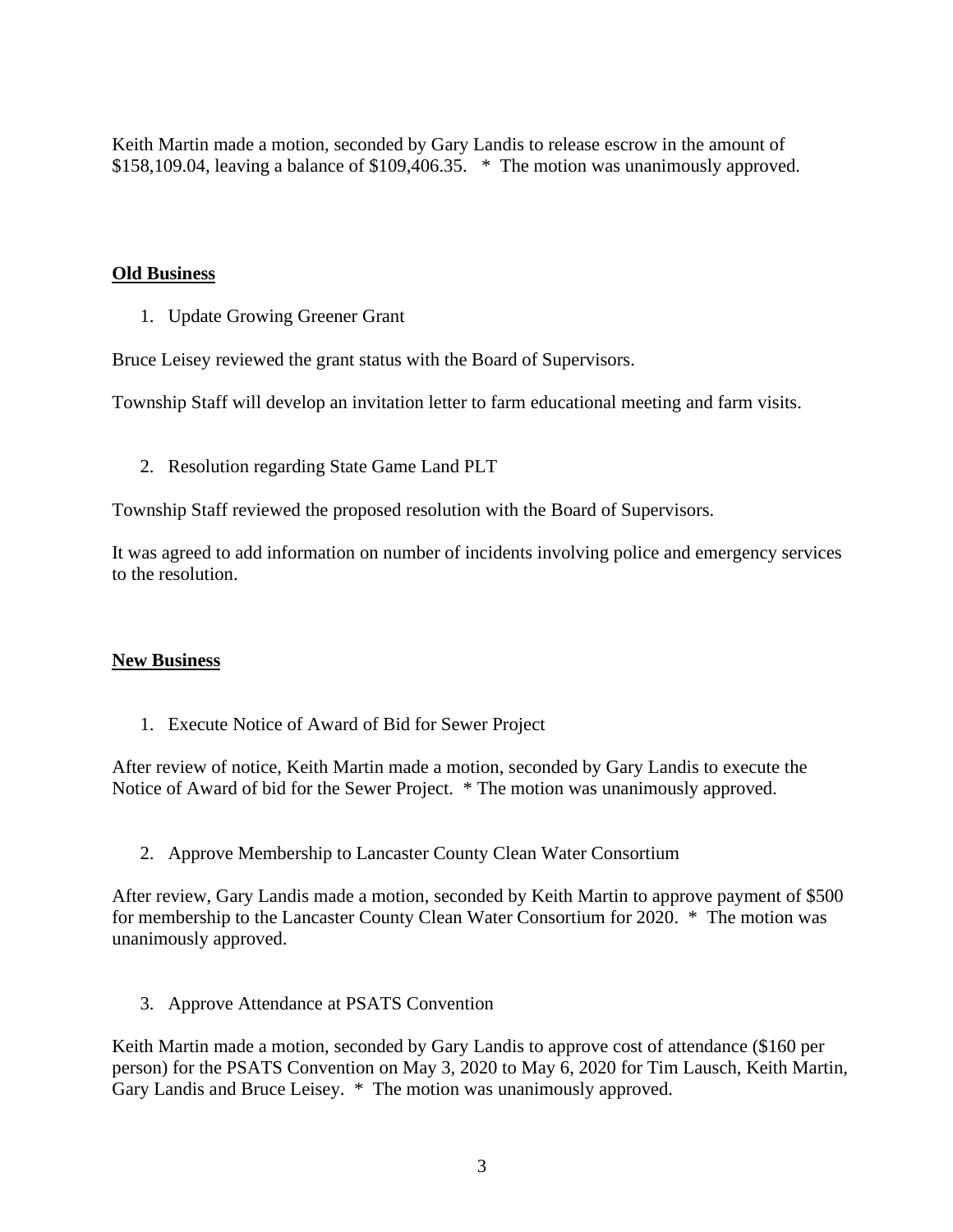4. Approve Certification of Unpaid Taxes

After review of documents submitted by Deb Zerbe, Tax Collector, Gary Landis made a motion, seconded by Keith Martin to approve execution of Certification of Uncollected Real Estate Taxes in the amount of \$6,769.36. \* The motion was unanimously approved.

5. Ephrata Area Joint Authority

Gary Landis updated the Board of Supervisors on the December EAJA meeting.

#### **Executive Session**

Gary Landis made a motion, seconded by Keith Martin to enter into Executive Session at 8:36 pm to discuss potential litigation. \* The motion was unanimously approved.

Gary Landis made a motion, seconded by Keith Martin to exit Executive Session at 9:25 pm. \* The motion was unanimously approved.

There was discussion on the proposed Ephrata Borough Sewer Service Agreement and a recorded Access Easement between properties located along Laurel Drive.

## **Bills to be Paid**

#### General Fund

Keith Martin made a motion, seconded by Gary Landis, to approve the General Fund bills totaling \$58,734.80 for the month of December. \* The motion was approved unanimously.

#### Rec Fund

Keith Martin made a motion, seconded by Gary Landis, to approve the Recreation Fund bills totaling \$248.25 for the month of December. \* The motion was approved unanimously.

# Sewer Fund

Keith Martin made a motion, seconded by Gary Landis, to approve the Sewer Fund bills totaling \$5,713.40 for the month of December. \* The motion was approved unanimously.